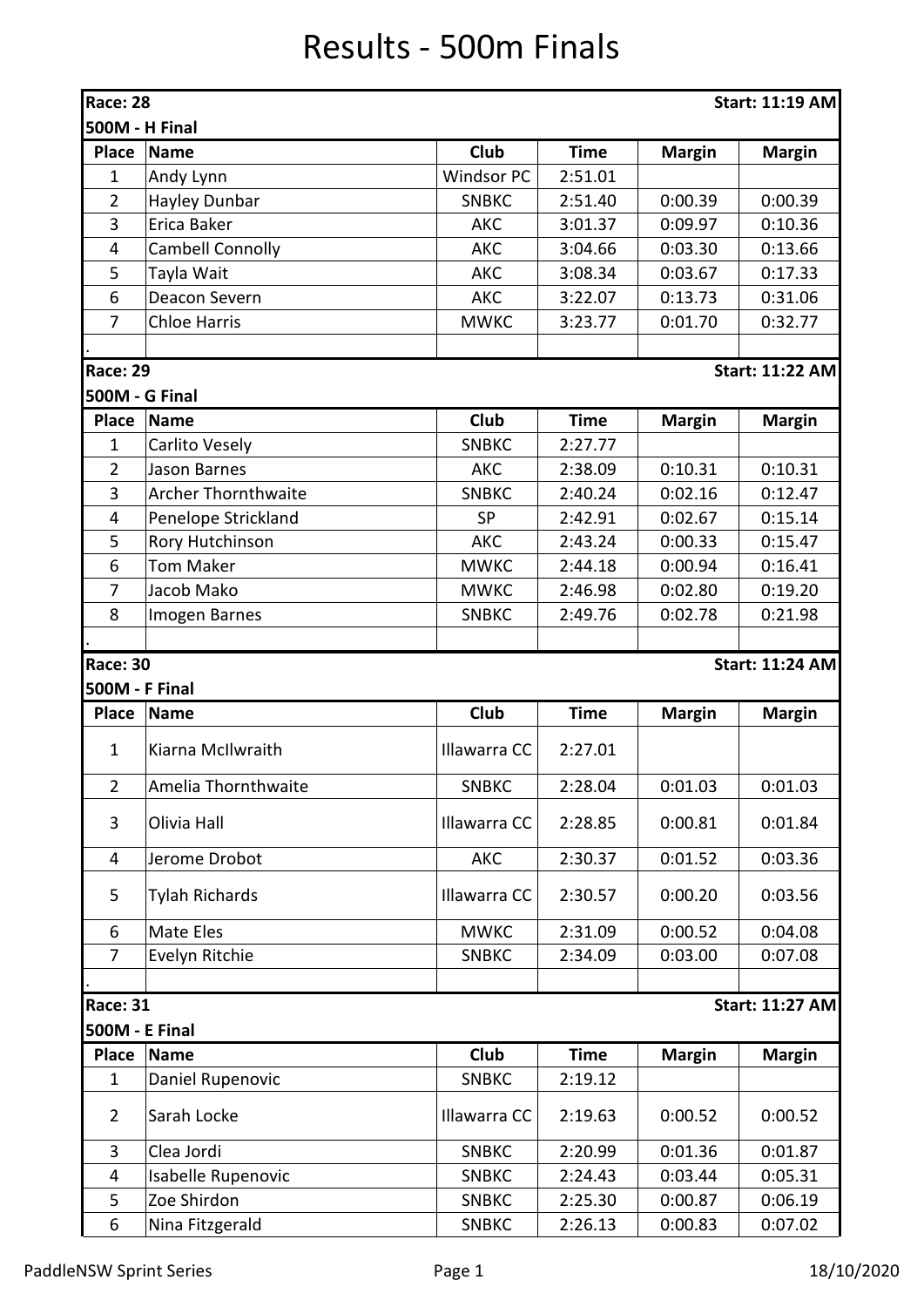## Results - 500m Finals

| $\overline{7}$                     | Hanako Greuter                  | <b>SNBKC</b>      | 2:27.76     | 0:01.62       | 0:08.64                |  |  |  |
|------------------------------------|---------------------------------|-------------------|-------------|---------------|------------------------|--|--|--|
| 8                                  | Rosie Brennan                   | <b>SNBKC</b>      | 2:32.21     | 0:04.45       | 0:13.09                |  |  |  |
|                                    |                                 |                   |             |               |                        |  |  |  |
| Race: 32<br><b>Start: 11:30 AM</b> |                                 |                   |             |               |                        |  |  |  |
| 500M - D Final                     |                                 |                   |             |               |                        |  |  |  |
| <b>Place</b>                       | <b>Name</b>                     | Club              | <b>Time</b> | <b>Margin</b> | <b>Margin</b>          |  |  |  |
| $\mathbf{1}$                       | Freya Alston                    | <b>AKC</b>        | 2:09.15     |               |                        |  |  |  |
| $\overline{2}$                     | William Bryant                  | <b>MWKC</b>       | 2:15.05     | 0:05.91       | 0:05.91                |  |  |  |
| 3                                  | Kynan Burke                     | Illawarra CC      | 2:16.65     | 0:01.59       | 0:07.50                |  |  |  |
| 4                                  | Alexander Raikuna               | <b>SNBKC</b>      | 2:17.57     | 0:00.92       | 0:08.42                |  |  |  |
| 5                                  | Nicci Vesely                    | <b>SNBKC</b>      | 2:18.37     | 0:00.80       | 0:09.22                |  |  |  |
| 6                                  | Daniel Sharkey                  | <b>SNBKC</b>      | 2:19.04     | 0:00.67       | 0:09.89                |  |  |  |
| 7                                  | <b>Austin Dean</b>              | Illawarra CC      | 2:21.57     | 0:02.53       | 0:12.42                |  |  |  |
| 8                                  | Alisa van der Kwartel           | <b>SNBKC</b>      | 2:23.71     | 0:02.14       | 0:14.56                |  |  |  |
|                                    |                                 |                   |             |               |                        |  |  |  |
| Race: 33                           |                                 |                   |             |               | <b>Start: 11:33 AM</b> |  |  |  |
| 500M - C Final                     |                                 |                   |             |               |                        |  |  |  |
| <b>Place</b>                       | <b>Name</b>                     | Club              | <b>Time</b> | <b>Margin</b> | <b>Margin</b>          |  |  |  |
| $\mathbf 1$                        | Natalia Drobot                  | <b>AKC</b>        | 2:05.35     |               |                        |  |  |  |
| $\overline{2}$                     | sam ruban                       | <b>MWKC</b>       | 2:06.14     | 0:00.80       | 0:00.80                |  |  |  |
| 3                                  | Charles Kelly                   | <b>MWKC</b>       | 2:06.44     | 0:00.30       | 0:01.09                |  |  |  |
| 4                                  | Ryan Hall                       | Illawarra CC      | 2:07.35     | 0:00.91       | 0:02.00                |  |  |  |
| 5                                  | <b>Charles Heaton-Armstrong</b> | <b>MWKC</b>       | 2:08.29     | 0:00.94       | 0:02.94                |  |  |  |
| 6                                  | <b>Brock Neall</b>              | Illawarra CC      | 2:08.64     | 0:00.36       | 0:03.30                |  |  |  |
| 7                                  | Sean Ryce                       | <b>SNBKC</b>      | 2:10.35     | 0:01.70       | 0:05.00                |  |  |  |
| 8                                  | Laura Lee                       | <b>Windsor PC</b> | 2:12.47     | 0:02.13       | 0:07.12                |  |  |  |
| 9                                  | Jacob Wilson                    | <b>SNBKC</b>      | 2:13.71     | 0:01.23       | 0:08.36                |  |  |  |
|                                    |                                 |                   |             |               |                        |  |  |  |
| Race: 34                           |                                 |                   |             |               | <b>Start: 11:37 AM</b> |  |  |  |
| 500M - B Final                     |                                 |                   |             |               |                        |  |  |  |
| <b>Place</b>                       | <b>Name</b>                     | Club              | <b>Time</b> | <b>Margin</b> | <b>Margin</b>          |  |  |  |
|                                    | <b>Andras Eles</b>              | <b>MWKC</b>       |             |               |                        |  |  |  |
| $\mathbf{1}$                       | <b>Chris Maker</b>              | <b>MWKC</b>       | 1:56.89     |               |                        |  |  |  |
| $\overline{2}$                     | Ziko Vesely                     | <b>SNBKC</b>      | 2:00.25     | 0:03.36       | 0:03.36                |  |  |  |
| 3                                  | Lucas Raikuna                   | <b>SNBKC</b>      | 2:01.69     | 0:01.44       | 0:04.80                |  |  |  |
| 4                                  | <b>Harrison Taurins</b>         | <b>SNBKC</b>      | 2:02.07     | 0:00.38       | 0:05.17                |  |  |  |
| 5                                  | <b>Blake McKay</b>              | Illawarra CC      | 2:02.29     | 0:00.22       | 0:05.39                |  |  |  |
| 6                                  | Kailey Harlen                   | <b>SNBKC</b>      | 2:05.24     | 0:02.95       | 0:08.34                |  |  |  |
| 7                                  | Guy robinson                    | <b>SNBKC</b>      | 2:05.50     | 0:00.27       | 0:08.61                |  |  |  |
| 8                                  | Darren Marshall                 | <b>MWKC</b>       | 2:06.61     | 0:01.11       | 0:09.72                |  |  |  |
| 9                                  | Jasmine Locke                   | Illawarra CC      | 2:09.25     | 0:02.64       | 0:12.36                |  |  |  |